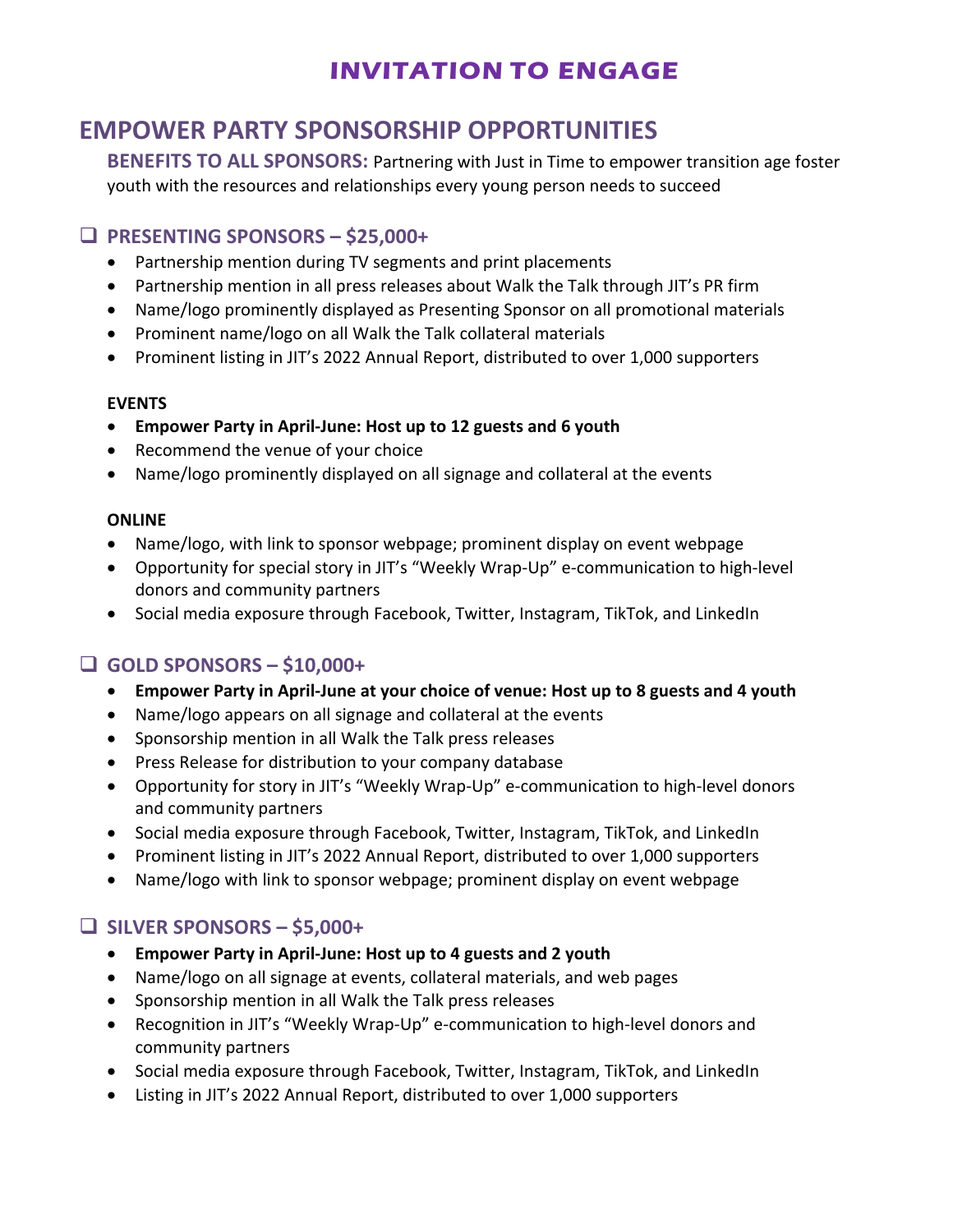# **INVITATION TO ENGAGE**

### **INVESTORS – \$2,500+**

- **Empower Party in April-June: Host up to 2 guests and 1 Youth**
- Name/logo on all signage at events, collateral materials, and web pages
- Listing in JIT's 2022 Annual Report, distributed to over 1,000 supporters

#### **UNDERWRITERS – \$1,000+**

- **Empower Party in April-June: Attend a Party or Sponsor 2 Youth**
- Name/logo on all signage at events, collateral materials, and web pages
- Listing in JIT's 2022 Annual Report, distributed to over 1,000 supporters